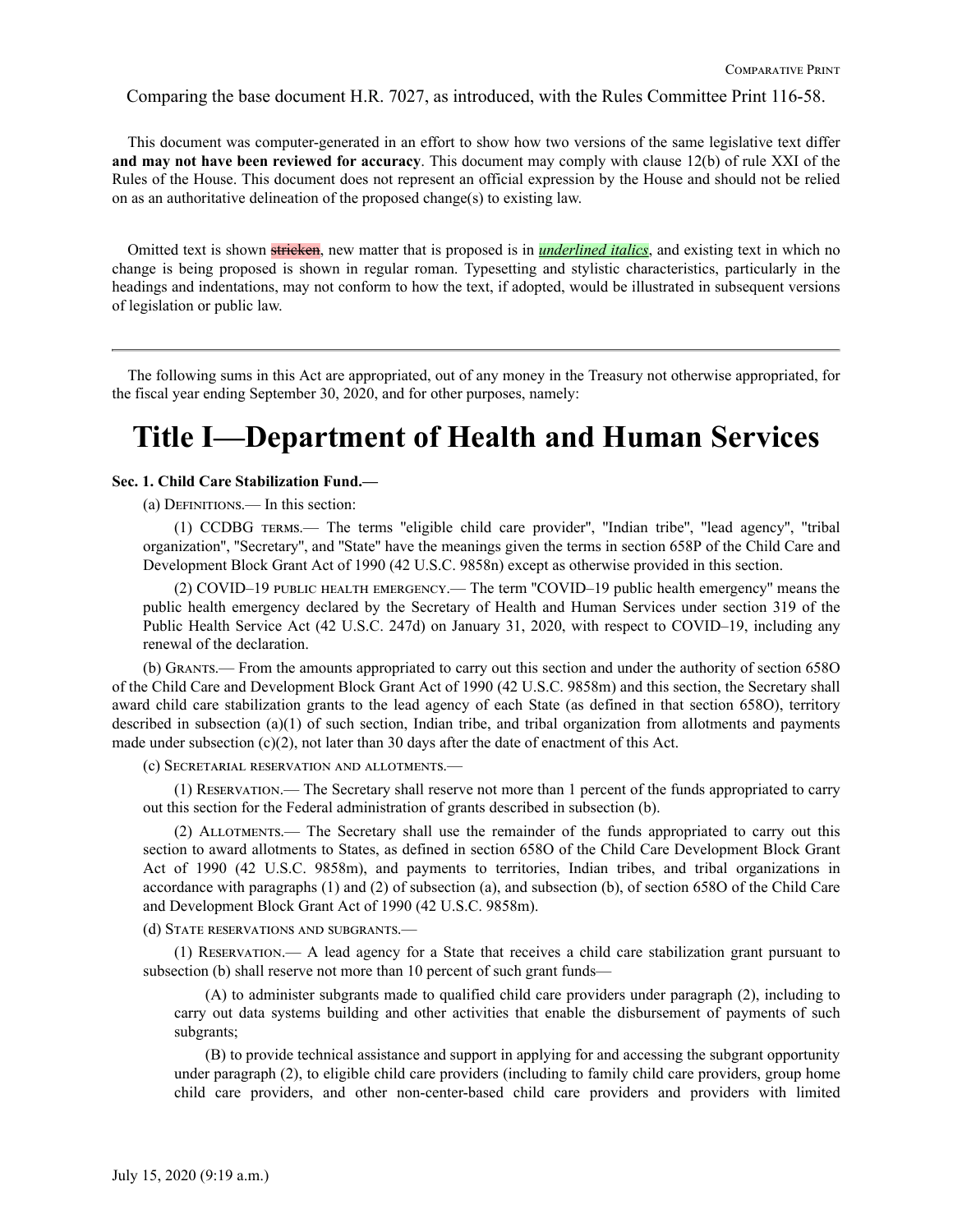administrative capacity), either directly or through resource and referral agencies or staffed family child care networks;

(C) to publicize the availability of subgrants under this section and conduct widespread outreach to eligible child care providers, including family child care providers, group home child care providers, and other non-center-based child care providers and providers with limited administrative capacity, either directly or through resource and referral agencies or staffed family child care networks, to ensure eligible child care providers are aware of the subgrants available under this section;

(D) to carry out the reporting requirements described in subsection (f); and

(E) to carry out activities to improve the supply and qualif*t*y of child care during and after the COVID–19 public health emergency, such as conducting community needs assessments, carrying out child care cost modeling, making improvements to child care facilities, increasing access to licensure or participation in the State's tiered quality rating system, and carrying out other activities described in section 658G(b) of the Child Care and Development Block Grant Act of 1990 (42 U.S.C. 9858e(b)), to the extent that the lead agency can carry out activities described in this subparagraph without preventing the lead agency from fully conducting the activities described in subparagraphs (A) through (D).

(2) Subgrants to qualified child care providers.—

(A) In general.— The lead agency shall use the remainder of the grant funds awarded pursuant to subsection (b) to make subgrants to qualified child care providers described in subparagraph (B), to support the stability of the child care sector during and after the COVID–19 public health emergency. The lead agency shall provide the subgrant funds in advance of provider expenditures for costs described in subsection (e), except as provided in subsection (e)(2).

(B) Qualified child care provider.— To be qualified to receive a subgrant under this paragraph, a provider shall be an eligible child care provider that—

(i) was providing child care services on or before March 1, 2020; and

(ii) on the date of submission of an application for the subgrant, was either—

(I) open and available to provide child care services; or

(II) closed due to the COVID–19 public health emergency.

(C) Subgrant amount.— The lead agency shall make subgrants, from amounts awarded pursuant to subsection (b), to qualified child care providers, and the amount of such a subgrant to such a provider shall —

(i) be based on the provider's stated average operating expenses during the period (of not longer than 6 months) before March 1, 2020*, or before the provider's last day of operation for a provider that operates seasonally,* and at minimum cover such operating expenses for the intended length of the subgrant;

(ii) account for increased costs of providing or preparing to provide child care as a result of the COVID–19 public health emergency, such as provider and employee compensation and existing benefits (existing as of March 1, 2020) and the implementation of new practices related to sanitization, group size limits, and social distancing;

(iii) be adjusted for payments or reimbursements made to an eligible child care provider to carry out the Child Care and Development Block Grant Act of 1990 (42 U.S.C. 9858*7* et seq.) or the Head Start Act (42 U.S.C. 9831 et seq.); and

(iv) be adjusted for payments or reimbursements made to an eligible child care provider through the Paycheck Protection Program set forth in section 7(a)(36) of the Small Business Act (15 U.S.C. 636(a)(36)), as added by section 1102 of the Coronavirus Aid, Relief, and Economic Security Act (Public Law 116–136).

#### (D) Application.—

(i) Eligibility.— To be eligible to receive a subgrant under this paragraph, a child care provider shall submit an application to a lead agency at such time and in such manner as the lead agency may require. Such application shall include—

(I) a good-faith certification that the ongoing operations of the child care provider have been impacted as a result of the COVID–19 public health emergency;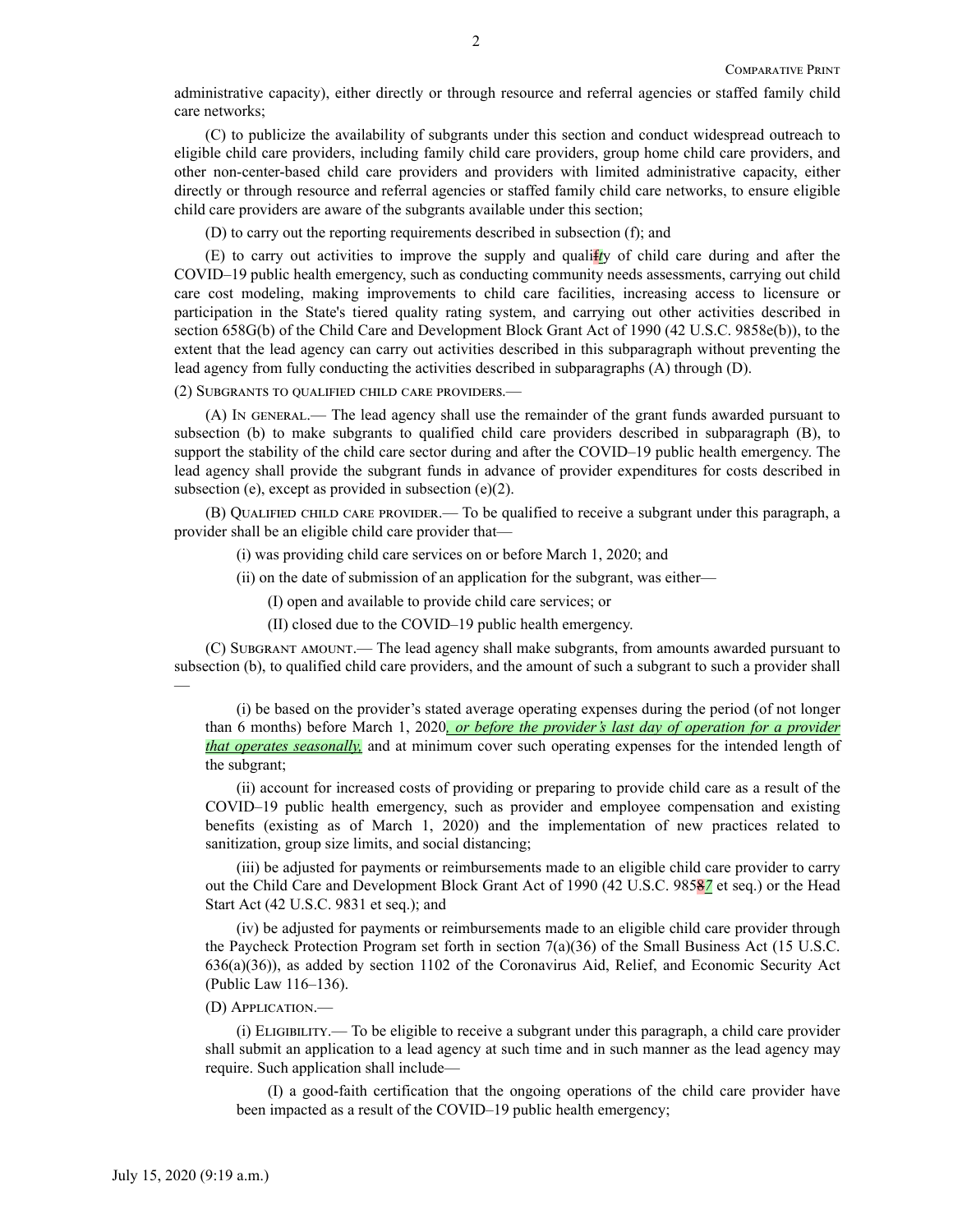(II) for a provider described in subparagraph  $(B)(ii)(I)$ , an assurance that, for the duration of the COVID–19 public health emergency—

(aa) the provider will give priority for available slots (including slots that are only temporarily available) to—

(AA) children of essential workers (such as health care sector employees, emergency responders, sanitation workers, farmworkers, child care employees, and other workers determined to be essential during the response to coronavirus by public officials), children of workers whose places of employment require their attendance, children experiencing homelessness, children with disabilities, children at risk of child abuse or neglect, and children in foster care, in States*, tribal communities, or localities* where stay-at-home or related orders are in effect; or

(BB) children of workers whose places of employment require their attendance, children experiencing homelessness, children with disabilities, children at risk of child abuse or neglect, children in foster care, and children whose parents are in school or a training program, in States*, tribal communities, or localities* where stay-at-home or related orders are not in effect;

(bb) the provider will implement policies in line with guidance from the Centers for Disease Control and Prevention and the corresponding State*, tribal,* and local authorities, and in accordance with State*, tribal,* and local orders, for child care providers that remain open, including guidance on sanitization practices, group size limits, and social distancing;

(cc) for each employee, the provider will pay the full compensation described in subsection (e) $(1)(C)$ , including any benefits, that was provided to the employee as of March 1, 2020 (referred to in this clause as ''full compensation''), and will not take any action that reduces the weekly amount of the employee's compensation below the weekly amount of full compensation, or that reduces the employee's rate of compensation below the rate of full compensation; and

(dd) the provider will provide relief from copayments and tuition payments for the families enrolled in the provider'*'*s program and prioritize such relief for families struggling to make either type of payments;

(III) for a provider described in subparagraph  $(B)(ii)(II)$ , an assurance that—

(aa) for the duration of the provider's closure due to the COVID–19 public health emergency, for each employee, the provider will pay full compensation, and will not take any action that reduces the weekly amount of the employee's compensation below the weekly amount of full compensation, or that reduces the employee's rate of compensation below the rate of full compensation;

(bb) children enrolled as of March 1, 2020, will maintain their slots, unless their families choose to disenroll the children;

(cc) for the duration of the provider's closure due to the COVID–19 public health emergency, the provider will provide relief from copayments and tuition payments for the families enrolled in the provider's program and prioritize such relief for families struggling to make either type of payments; and

(dd) the provider will resume operations when the provider is able to safely implement policies in line with guidance from the Centers for Disease Control and Prevention and the corresponding State*, tribal,* and local authorities, and in accordance with State*, tribal,* and local orders;

(IV) information about the child care provider's—

(aa) program characteristics sufficient to allow the lead agency to establish the child care provider's priority status, as described in subparagraph (F);

(bb) program operational status on the date of submission of the application;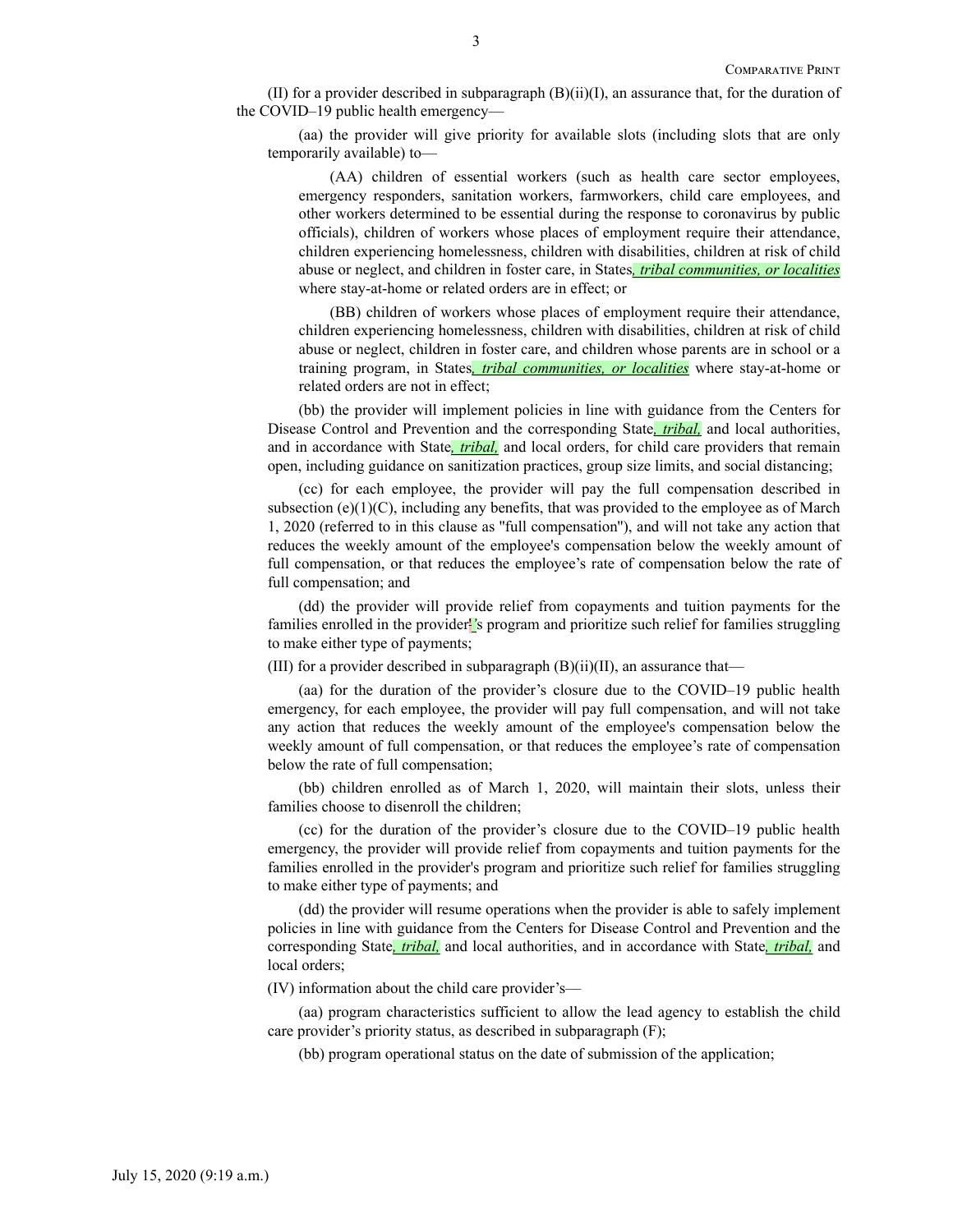(cc) type of program, including whether the program is a center-based child care, family child care, group home child care, or other non-center-based child care type program;

(dd) total enrollment on the date of submission of the application and total capacity as allowed by the State *and tribal authorities*; and

(ee) receipt of assistance, and amount of assistance, through a payment or reimbursement described in subparagraph (C)(iv), and the time period for which the assistance was made;

(V) information necessary to determine the amount of the subgrant, such as information about the provider's stated average operating expenses over the **period before March 1**, 2020*appropriate period*, described in subparagraph (C)(i); and

(VI) such other limited information as the lead agency shall determine to be necessary to make subgrants to qualified child care providers.

(ii) Frequency.— The lead agency shall accept and process applications submitted under this subparagraph on a rolling basis.

(iii) Updates.— The lead agency shall—

(I) at least once a month, verify by obtaining a self-attestation from each qualified child care provider that received such a subgrant from the agency, whether the provider is open and available to provide child care services or is closed due to the COVID–19 public health emergency;

(II) allow the qualified child care provider to update the information provided in a prior application; and

(III) adjust the qualified child care provider's subgrant award as necessary, based on changes to the application information, including changes to the provider's operational status.

(iv) Existing applications.— If a lead agency has established and implemented a grant program for child care providers that is in effect on the date of enactment of this Act, and an eligible child care provider has already submitted an application for such a grant to the lead agency containing the information specified in clause (i), the lead agency shall treat that application as an application submitted under this subparagraph. If an eligible child care provider has already submitted such an application containing part of the information specified in clause (i), the provider may submit to the lead agency an abbreviated application that contains the remaining information, and the lead agency shall treat the 2 applications as an application submitted under this subparagraph.

(E) Materials.—

(i) In general.— The lead agency shall provide the materials and other resources related to such subgrants, including a notification of subgrant opportunities and application materials, to qualified child care providers in the most commonly spoken languages in the State.

(ii) Application.— The application shall be accessible on the website of the lead agency within 30 days after the lead agency receives grant funds awarded pursuant to subsection (b) and shall be accessible to all eligible child care providers, including family child care providers, group home child care providers, and other non-center-based child care providers and providers with limited administrative capacity.

(F) Priority.— In making subgrants under this section, the lead agency shall give priority to qualified child care providers that, prior to or on March 1, 2020—

(i) provided child care during nontraditional hours;

(ii) served dual language learners, children with disabilities, children experiencing homelessness, children in foster care, children from low-income families, or infants and toddlers;

(iii) served a high proportion of children whose families received subsidies under the Child Care and Development Block Grant Act of 1990 (42 U.S.C. 9858*7* et seq.) for the child care; or

(iv) operated in communities, including rural communities, with a low supply of child care.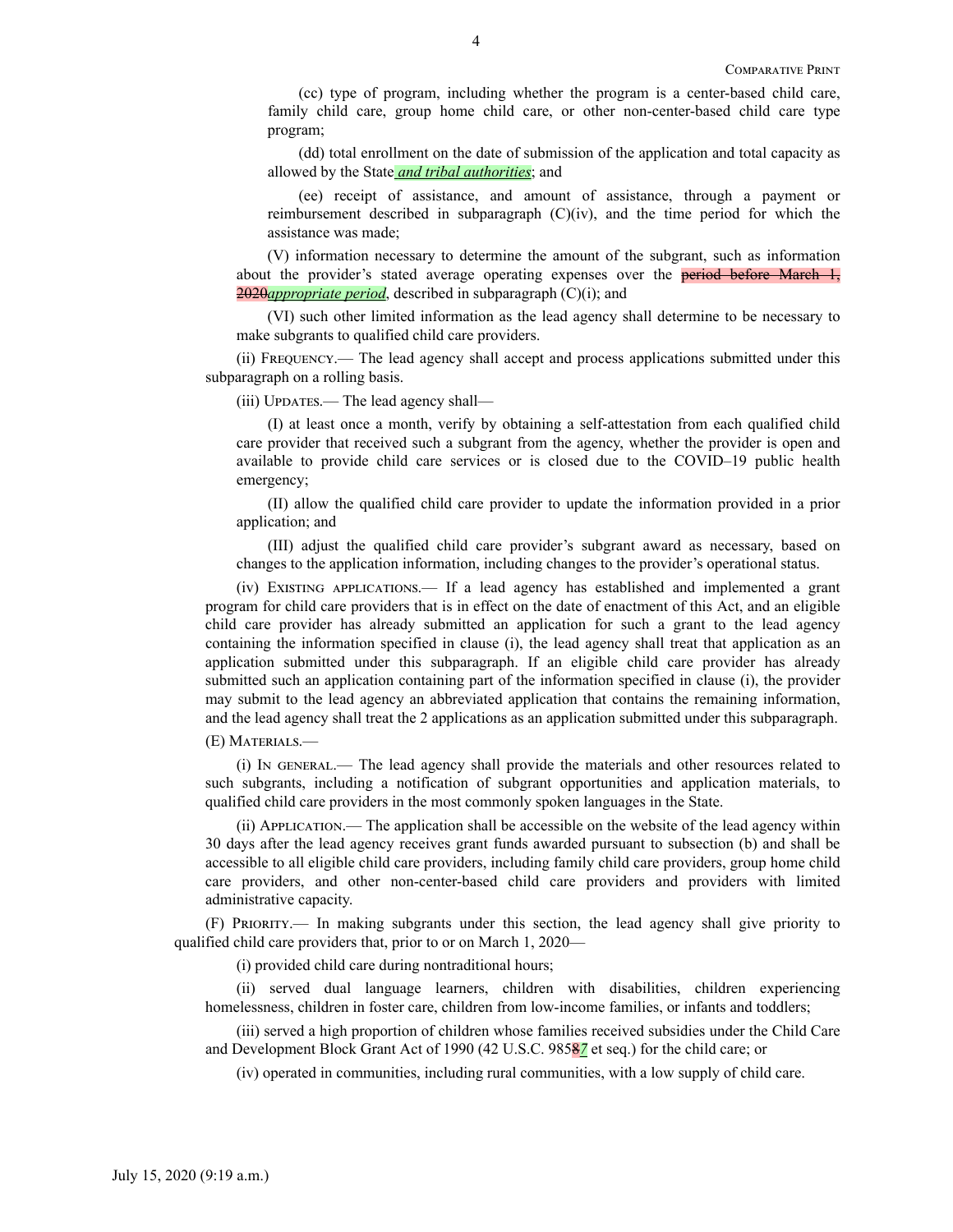(G) Providers receiving other assistance.— The lead agency, in determining whether a provider is a qualified child care provider, shall not take into consideration receipt of a payment or reimbursement described in subparagraph  $(C)(iii)$  or subparagraph  $(C)(iv)$ .

(H) Awards.— The lead agency shall equitably make subgrants under this paragraph to center-based child care providers, family child care providers, group home child care providers, and other non-centerbased child care providers, such that qualified child care providers are able to access the subgrant opportunity under this paragraph regardless of the providers' setting, size, or administrative capacity.

(I) Obligation.— The lead agency shall obligate at least 50 percent of funds available to carry out this section for subgrants described in this paragraph, by December 31, 2020.

(e) Uses of funds.—

(1) In general.— A qualified child care provider that receives funds through such a subgrant may use the funds for the costs of—

(A) payroll;

(B) employee benefits, including group health plan benefits during periods of paid sick, medical, or family leave, and insurance premiums;

(C) employee salaries or similar compensation, including any income or other compensation to a sole proprietor or independent contractor that is a wage, commission, income, net earnings from selfemployment, or similar compensation;

(D) payment on any mortgage obligation;

(E) rent (including rent under a lease agreement);

(F) utilities;

(G) insurance;

(H) providing premium pay for child care providers and other employees who provide services during the COVID–19 public health emergency;

(I) sanitization and other costs associated with cleaning;

(J) personal protective equipment and other equipment necessary to carry out the functions of the child care provider;

(K) training and professional development related to health and safety practices, including the proper implementation of policies in line with guidance from the Centers for Disease Control and Prevention and the corresponding State*, tribal,* and local authorities, and in accordance with State*, tribal,* and local orders;

(L) modifications to child care services as a result of the COVID–19 public health emergency, such as limiting group sizes, adjusting staff-to-child ratios, and implementing other heightened health and safety measures;

(M) mental health supports for children and employees; and

(N) other goods and services necessary to maintain or resume operation of the child care program, or to maintain the viability of the child care provider as a going concern during and after the COVID–19 public health emergency.

(2) Reimbursement.— The qualified child care provider may use the subgrant funds to reimburse the provider for sums obligated or expended before the date of enactment of this Act for the cost of a good or service described in paragraph (1) to respond to the COVID–19 public health emergency.

(f) Reporting.—

(1) Initial report.— A lead agency receiving a grant under this section shall, within 60 days after making the agency's first subgrant under subsection  $(d)(2)$  to a qualified child care provider, submit a report to the Secretary that includes—

(A) data on qualified child care providers that applied for subgrants and qualified child care providers that received such subgrants, including—

(i) the number of such applicants and the number of such recipients;

(ii) the number and proportion of such applicants and recipients that received priority and the characteristic or characteristics of such applicants and recipients associated with the priority;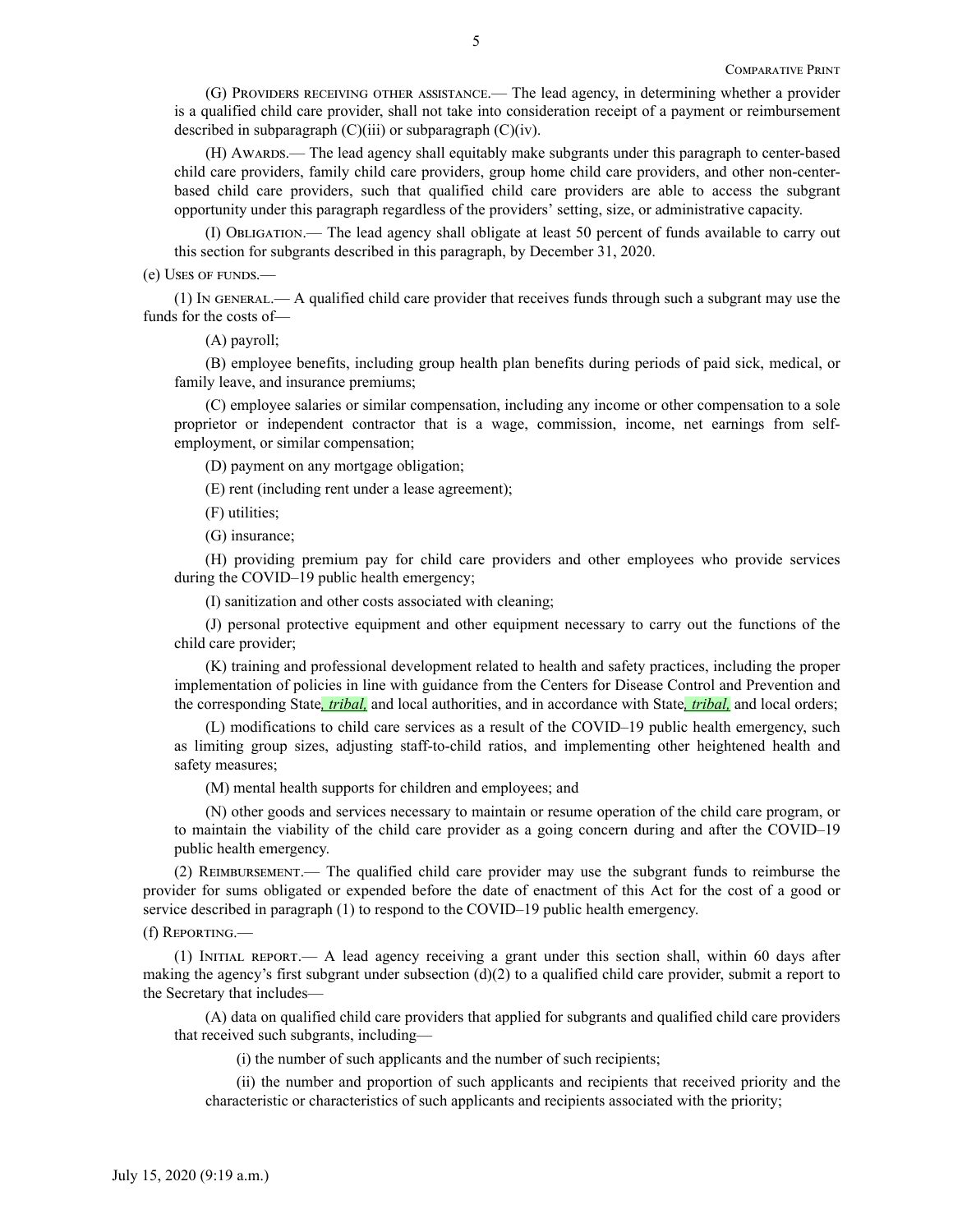(iii) the number and proportion of such applicants and recipients that are—

(I) center-based child care providers;

(II) family child care providers;

(III) group home child care providers; or

(IV) other non-center-based child care providers; and

(iv) within each of the groups listed in clause (iii), the number of such applicants and recipients that are, on the date of submission of the application—

(I) open and available to provide child care services; or

(II) closed due to the COVID–19 public health emergency;

(B) the total capacity of child care providers that are licensed, regulated, or registered in the State on the date of the submission of the report;

(C) a description of—

(i) the efforts of the lead agency to publicize the availability of subgrants under this section and conduct widespread outreach to eligible child care providers about such subgrants, including efforts to make materials available in languages other than English;

(ii) the lead agency's methodology for determining amounts of subgrants under subsection (d)  $(2)$ ;

(iii) the lead agency's timeline for disbursing the subgrant funds; and

(iv) the lead agency's plan for ensuring that qualified child care providers that receive funding through such a subgrant comply with assurances described in subsection  $(d)(2)(D)$  and use funds in compliance with subsection (e); and

(D) such other limited information as the Secretary may require.

(2) Quarterly report.— The lead agency shall, following the submission of such initial report, submit to the Secretary a report that contains the information described in subparagraphs (A), (B), and (D) of paragraph (1) once a quarter until all funds allotted for activities authorized under this section are expended.

(3) Final report.— Not later than 60 days after a lead agency receiving a grant under this section has obligated all of the grant funds (including funds received under subsection (h)), the lead agency shall submit a report to the Secretary, in such manner as the Secretary may require, that includes—

(A) the total number of eligible child care providers who were providing child care services on or before March 1, 2020, in the State and the number of such providers that submitted an application under subsection  $(d)(2)(D)$ ;

(B) the number of qualified child care providers in the State that received funds through the grant;

(C) the lead agency's methodology for determining amounts of subgrants under subsection  $(d)(2)$ ;

(D) the average and range of the subgrant amounts by provider type (center-based child care, family child care, group home child care, or other non-center-based child care provider);

(E) the percentages of the child care providers that received such a subgrant, that, on or before March 1, 2020—

(i) provided child care during nontraditional hours;

(ii) served dual language learners, children with disabilities, children experiencing homelessness, children in foster care, children from low-income families, or infants and toddlers;

(iii) served a high proportion of children whose families received subsidies under the Child Care and Development Block Grant Act of 1990 (42 U.S.C. 9858*7* et seq.) for the child care; and

(iv) operated in communities, including rural communities, with a low supply of child care;

(F) the number of children served by the child care providers that received such a subgrant, for the duration of the subgrant;

(G) the percentages, of the child care providers that received such a subgrant, that are—

(i) center-based child care providers;

(ii) family child care providers;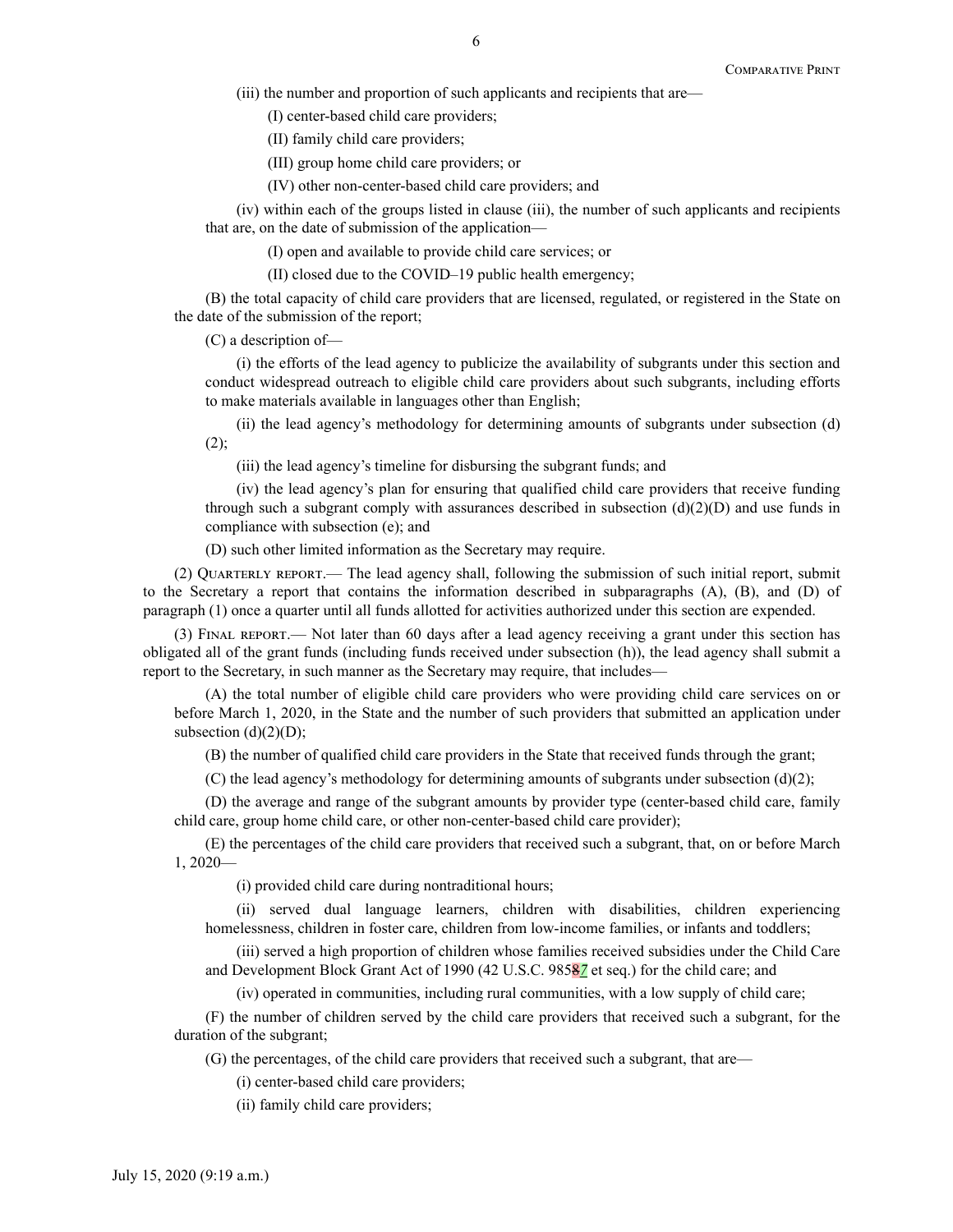(iii) group home child care providers; or

(iv) other non-center-based child care providers;

(H) the percentages, of the child care providers listed in subparagraph (G) that are, on the date of submission of the application—

(i) open and available to provide child care services; or

(ii) closed due to the COVID–19 public health emergency;

(I) information about how child care providers used the funds received under such a subgrant;

(J) information about how the lead agency used funds reserved under subsection  $(d)(1)$ ; and

(K) information about how the subgrants helped to stabilize the child care sector.

(4) Reports to Congress.—

(A) Findings from initial reports.— Not later than 60 days after receiving all reports required to be submitted under paragraph (1), the Secretary shall provide a report to the Committee on Education and Labor of the House of Representatives, to the Committee on Health, Education, Labor and Pensions of the Senate, and to the Committees on Appropriations of the House of Representatives and the Senate, summarizing the findings from the reports received under paragraph (1).

(B) Findings from final reports.— Not later than 36 months after the date of enactment of this Act, the Secretary shall provide a report to the Committee on Education and Labor of the House of Representatives, to the Committee on Health, Education, Labor and Pensions of the Senate, and to the Committees on Appropriations of the House of Representatives and the Senate, summarizing the findings from the reports received under paragraph (3).

(g) Supplement not supplant.— Amounts made available to carry out this section shall be used to supplement and not supplant other Federal, State, and local public funds expended to provide child care services for eligible individuals, including funds provided under the Child Care and Development Block Grant Act of 1990 (42 U.S.C. 9858*7* et seq.) and State child care programs.

(h) Reallotment of unobligated funds.—

(1) Unobligated funds.— A State, Indian tribe, or tribal organization shall return to the Secretary any grant funds received under this section that the State, Indian tribe, or tribal organization does not obligate by September 30, 2021.

(2) Reallotment.— The Secretary shall award new allotments and payments, in accordance with subsection (c)(2), to covered States, Indian tribes, or tribal organizations from funds that are returned under paragraph (1) within 60 days of receiving such funds. Funds made available through the new allotments and payments shall remain available to each covered State, Indian tribe, or tribal organization until September 30, 2022.

(3) Covered State, Indian tribe, or tribal organization.— For purposes of paragraph (2), a covered State, Indian tribe, or tribal organization is a State, Indian tribe, or tribal organization that received an allotment or payment under this section and was not required to return grant funds under paragraph (1).

(i) Exceptions.— The Child Care and Development Block Grant Act of 1990 (42 U.S.C. 9858*7* et seq.), excluding requirements in subparagraphs (C) through (E) of section 658E(c)(3), section 658G, and section 658J(c) of such Act (42 U.S.C. 9858c(c)(3), 9858e, 9858h(c)), shall apply to child care services provided under this section to the extent the application of such Act does not conflict with the provisions of this section. Nothing in this Act shall be construed to require a State*, Indian tribe, or tribal organization* to submit an application, other than the application described in section 658E or 658O(c) of the Child Care and Development Block Grant Act of 1990 (42 U.S.C. 9858c, 9858m(c)), to receive a grant under this Act.

(j) Authorization of appropriation.—

(1) In general.— There is authorized to be appropriated to carry out this Act \$50,000,000,000 for fiscal year 2020.

(2) Application.— In carrying out the Child Care and Development Block Grant Act of 1990 with funds other than the funds appropriated under paragraph (1), the Secretary shall calculate the amounts of appropriated funds described in subsections (a) and (b) of section 658O of such Act (42 U.S.C. 9858m) by excluding funds appropriated under paragraph (1).